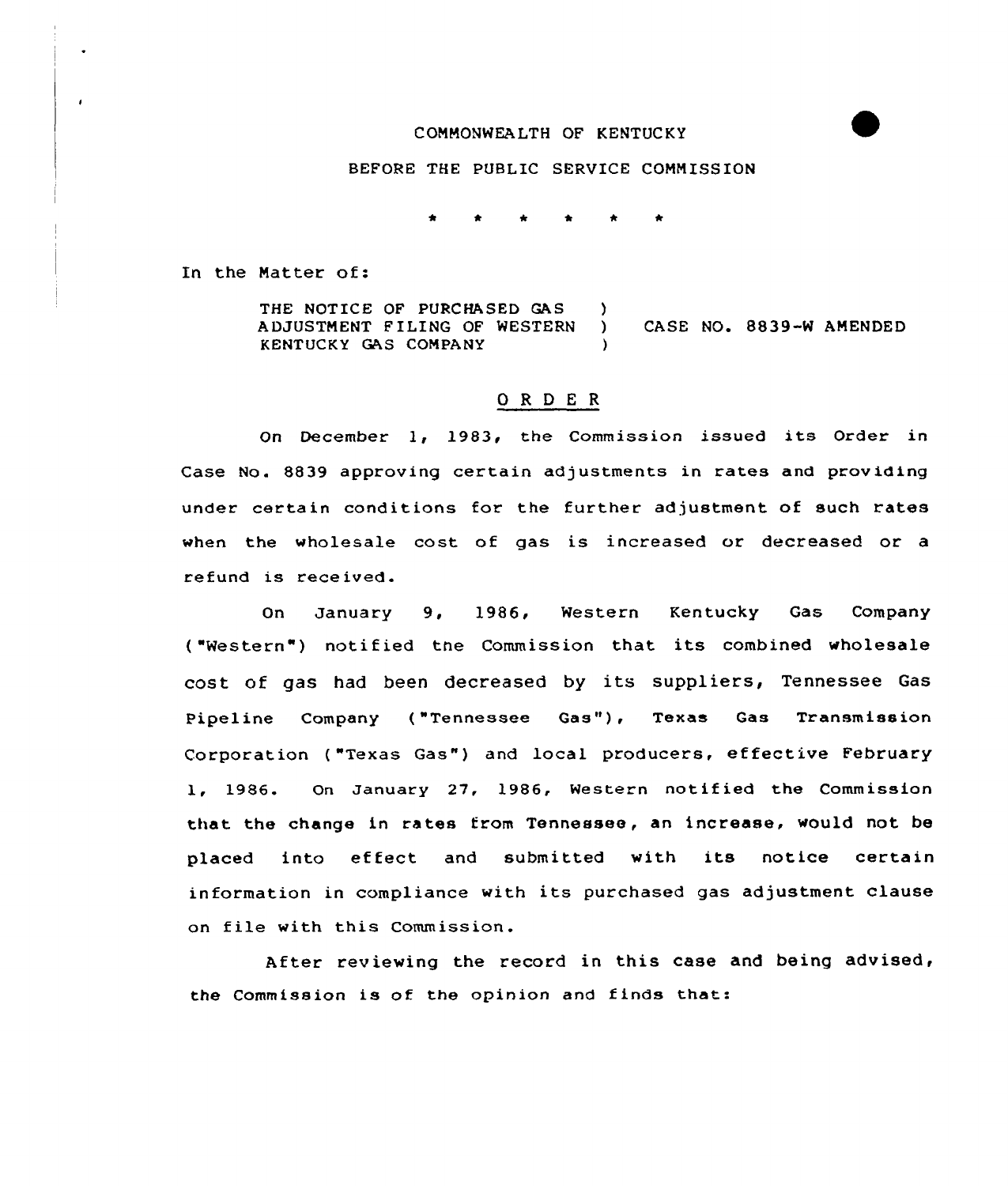(1) Western's notice of January 27, 1986, set out certain revisions in rates which Western proposed to place into effect, said rates being designed to pass on the wholesale decrease in price from its suppliers in the amount of  $$4,872,228$  or  $13.44$ cents per Mcf.

(2) Tennessee Gas filed increased rates with the Federal Energy Regulatory Commission ("FERC") to be effective September 1, 1985. Because of the retroactive nature of this increase, Western requested an effective date of February 1, 1986. These rates were not placed into ef feet, however, and should not be considered in the adjustment of Western's rates.

(3) Texas Gas filed decreased rates with the FERC to be effective February 1, 1986.

(4) Western's adjustments in rates under the purchased gas adjustment provisions approved by the Commission in its Order in Case No. 8839, dated December 1, 1983, are fair, just and reasonable and in the public interest and should be effective with gas supplied on and after February 1, 1986.

(5) Western should submit copies of each gas purchase contract and all other agreements, options or similar such documents, and all amendments and modif ications thereof related to the procurement of gas supply. Any changes in the documents, including price escalations or any new agreements entered into after the initial submission, should be submitted at the time they are entered into. Where gas is purchased from utility-owned or controlled sources or the contract contains a price escalation

 $-2-$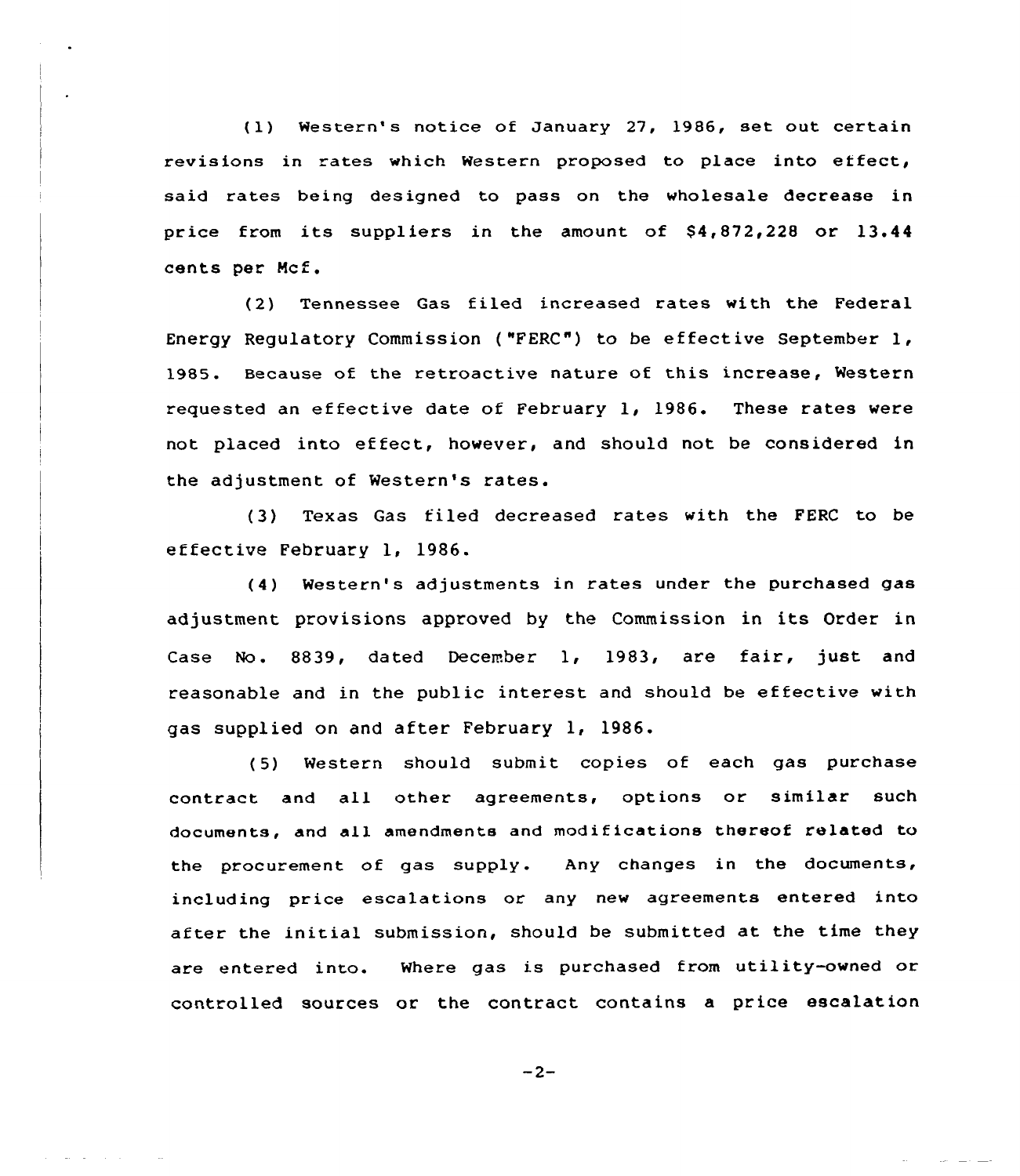clause, those facts should be noted and Western should explain and justify them in writing.

IT IS THEREFORE ORDERED that:

(1) The rates in the Appendix to this Order be and they hereby are authorized effective with gas supplied on and after February 1, 1986, and do supersede the rates authorized in the Commission's Order of January 20, 1986.

{2) Within 30 days of the date of this Order Western shall file with this Commission its revised tariffs setting out the rates authorized herein.

(3) Within 20 days of the date of the previous Order in this case Western shall supply the supplier contract information requested herein and shall comply with all provisions of that request.

> Done at Frankfort, Kentucky, this 3rd day of February. 1986. PUBLIC SERVICE CONNISSION

e D. IJ Vice Chairman

June 7 ( Cleanup

ATTEST.

secretary